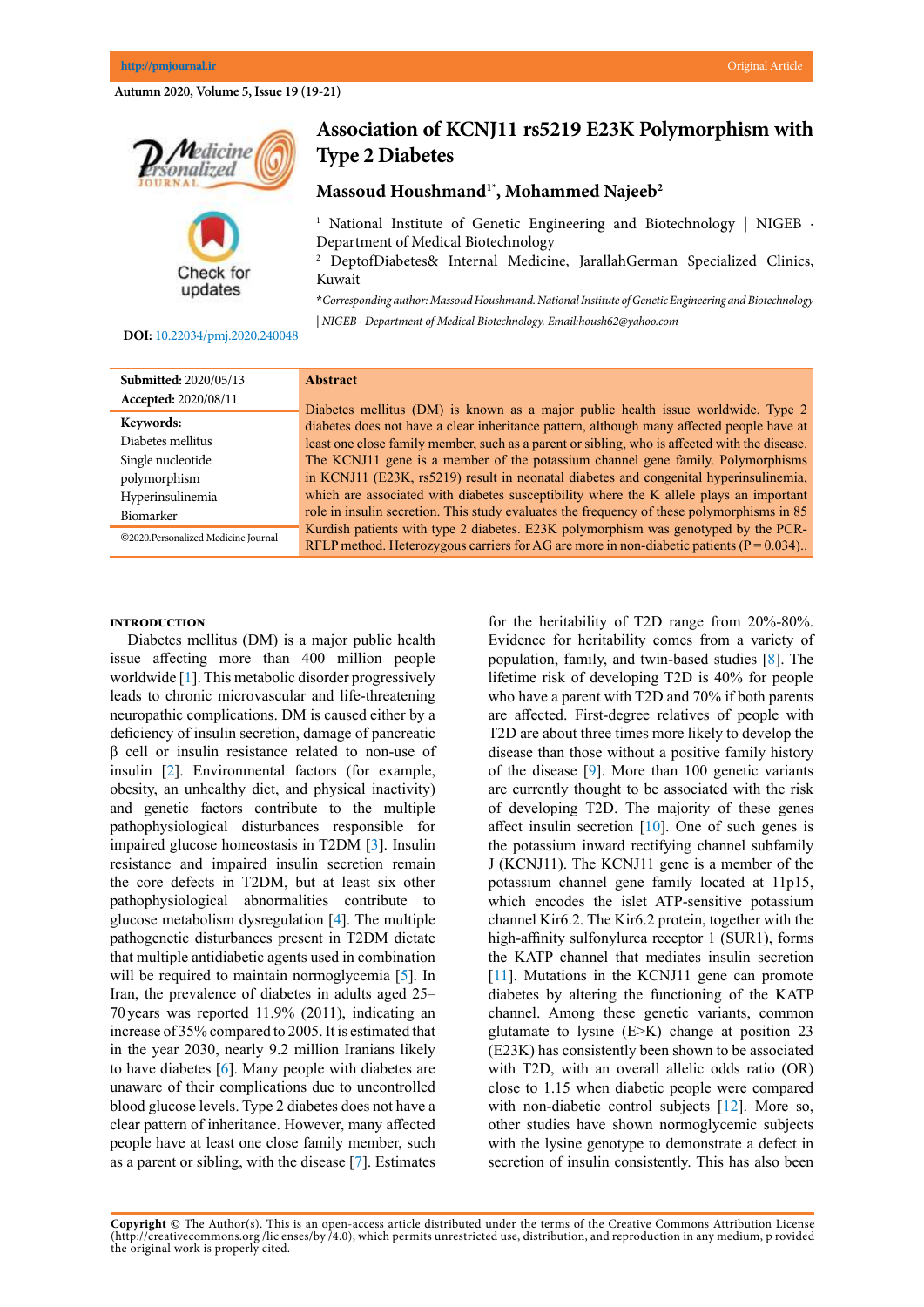<span id="page-1-0"></span>confirmed in vitro, where the lysine risk allele seems to affect potassium channel properties. In this study, the frequency of these polymorphisms was evaluated in 85 Kurdish patients with type 2 diabetes.

## **Method and materials**

Eighty-five patients with type 2 diabetes and 85 normal people were selected as a test group and a control group, respectively. 5 ml of peripheral blood was taken from each person, and DNA was extracted using the salting-out method. The E23K polymorphism of the KCNJ11 gene was genotyped by the PCR-RFLP method. PCR was performed with forwarding primer 5'-GACTCTGCAGTGAGGCCCTA-3 and reversed primer 5'-ACGTTGCAGTTG CCTTTCTT-3'. After electrophoresis on 2% agarose gel, the PCR product was 209bp and digested with 0.5 ul of BanII restriction enzyme and 8 ul of nuclease-free water, then separated on 3% agarose gels. The substitution of G with A eliminated the BanII site. The expected product sizes were 150 bp and 59 bp for the normal homozygote GG genotype, 209 bp only for the mutant homozygote AA genotype, and 209, 150, and 59 bp for the heterozygote GA genotype. Data was analyzed using Statistical Package for Social Science (SPSS) version 16.

## **Results**

The KCNJ11 E23K (G/A) gene fragment was successfully amplified for all study participants with a molecular size of 209 bp. After restriction enzyme digestion, the product sizes were 150 bp and 59 bp for the normal homozygous GG genotype and 209 bp only for the mutant homozygous AA genotype. Homozygous for AA genotype is susceptible to T2D, and in patients, the frequency of A allele was higher than control subjects. In addition, heterozygous carriers for AG are more in non-diabetic patients  $(P = 0.034)$ . Genotype and allele frequency were summarized in Table 1.

| <b>Genotype Frequency</b> | Case         | <b>Control</b> | p. value        |
|---------------------------|--------------|----------------|-----------------|
| AA [KK]                   | 31 (36.47%)  | 29 (34.11%)    | 0.034           |
| AG [KE]                   | 45 (52.94%)  | 53 (62.35%)    | $\blacksquare$  |
| GG [EE]                   | $9(10.58\%)$ | $3(3.52\%)$    | ٠               |
| <b>Allele Frequency</b>   |              |                | $\qquad \qquad$ |
| G                         | 63           | 59             | -               |
|                           | 107          | 111            | 0.047           |

# **Discussion**

Type 2 diabetes is a genetically heterogeneous disease. In twins, about 26% of this risk can be attributed to genetic factors, while in unrelated probands, this falls to 20% [\[13](#page-2-0)]. The inheritance pattern suggests that multiple genes and different combinations of genes are involved in the development of diabetes. Polymorphisms in KCNJ11 result in neonatal diabetes and congenital hyperinsulinemia, wherein the E23K (rs5219) polymorphism is associated with diabetes susceptibility where the K allele plays an important role in insulin secretion through reduction of ATP sensitivity of the KATP channel and suppression of insulin secretion [\[14](#page-2-0), [15\]](#page-2-0). In the past decade, a number of case-control studies have been conducted to investigate the association between the KCNJ11 (E23K, rs5219) polymorphism and diabetes in different populations. However, the results have not been in full agreement. This study examined the association between this polymorphism and type 2 diabetes in the Kurdish population. Homozygous for AA genotype is susceptible to T2D, and in patients, the frequency of A allele was higher than control subjects. In addition, heterozygous carriers for AG are more in non-diabetic patients  $(P = 0.034)$ . These results were consistent with the results of a study conducted by Rastegari et al. on the Iranian population  $[16]$  $[16]$ . Although obesity and lack of exercise are the leading causes of diabetes, these do not account for all diseases, and genetic factors are being increasingly recognized as having a role.

#### **Reference**

1. Qian Y, Lu F, Dong M, Lin Y, Li H, Chen J, et al. Genetic variants of IDE-KIF11-HHEX at 10q23.33 associated with type 2 diabetes risk: a fine-mapping study in Chinese population. PLoS One. 2012;7:e35060. doi:10.1371/journal.pone.0035060.

2. Uno S, Zembutsu H, Hirasawa A, Takahashi A, Kubo M, Akahane T, et al. A genome-wide association study identifies genetic variants in the CDKN2BAS locus associated with endometriosis in Japanese. Nat Genet. 2010;42:707–10.

3. Shaw JE, Sicree RA, Zimmet PZ. Global estimates of the prevalence of diabetes for 2010 and 2030. Diabetes Res Clin Pract. 2010;87:4–14.

4. Resnikoff S, Pascolini D, Etya'ale D, Kocur I, Pararajasegaram R, Pokharel GP, et al. Global data on visual impairment in the year 2002. Bull World Health Organ. 2004;82:844–51.

5. Hoerger TJ, Segel JE, Gregg EW, Saaddine JB. Is glycemic control improving in U.S. adults? Diabetes Care. 2008;31:81–6.

6. Hallman DM, Huber Jr JC, Gonzalez VH, Klein BE, Klein R, Hanis CL. Familial aggregation of severity of diabetic retinopathy in Mexican Americans from Starr County, Texas. Diabetes Care. 2005;28:1163–8.

7. Fu YP, Hallman DM, Gonzalez VH, Klein BE, Klein R,